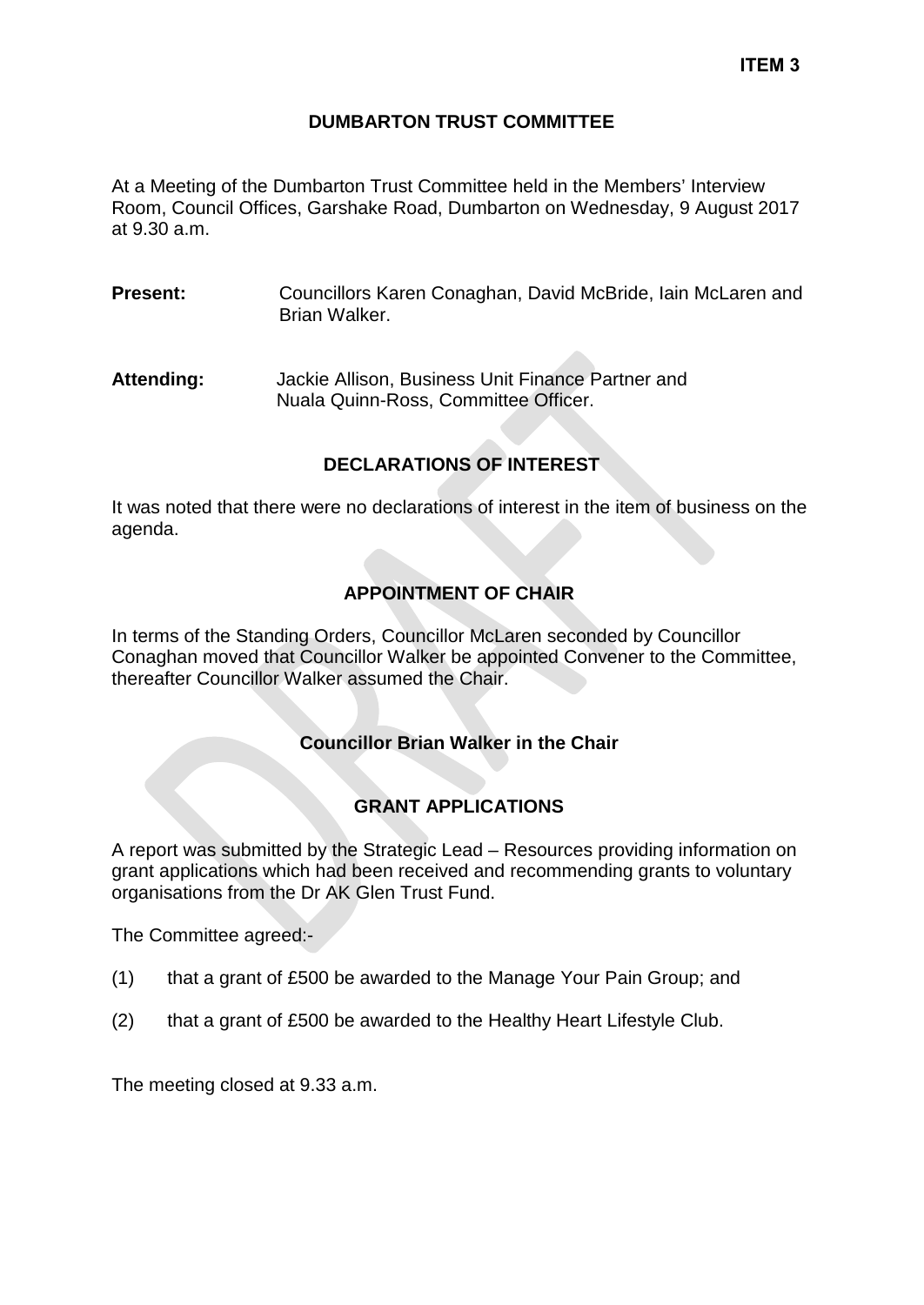Distribution (All Elected Members of Ward 3):-

Councillor Karen Conaghan Councillor David McBride Councillor Iain McLaren Councillor Brian Walker (Chair)

All other Councillors for information

Chief Executive Strategic Director – Transformation and Public Service Reform Strategic Director – Regeneration, Environment & Growth Chief Officer of West Dunbartonshire Health & Social Care Partnership

Date of issue: 30 August 2018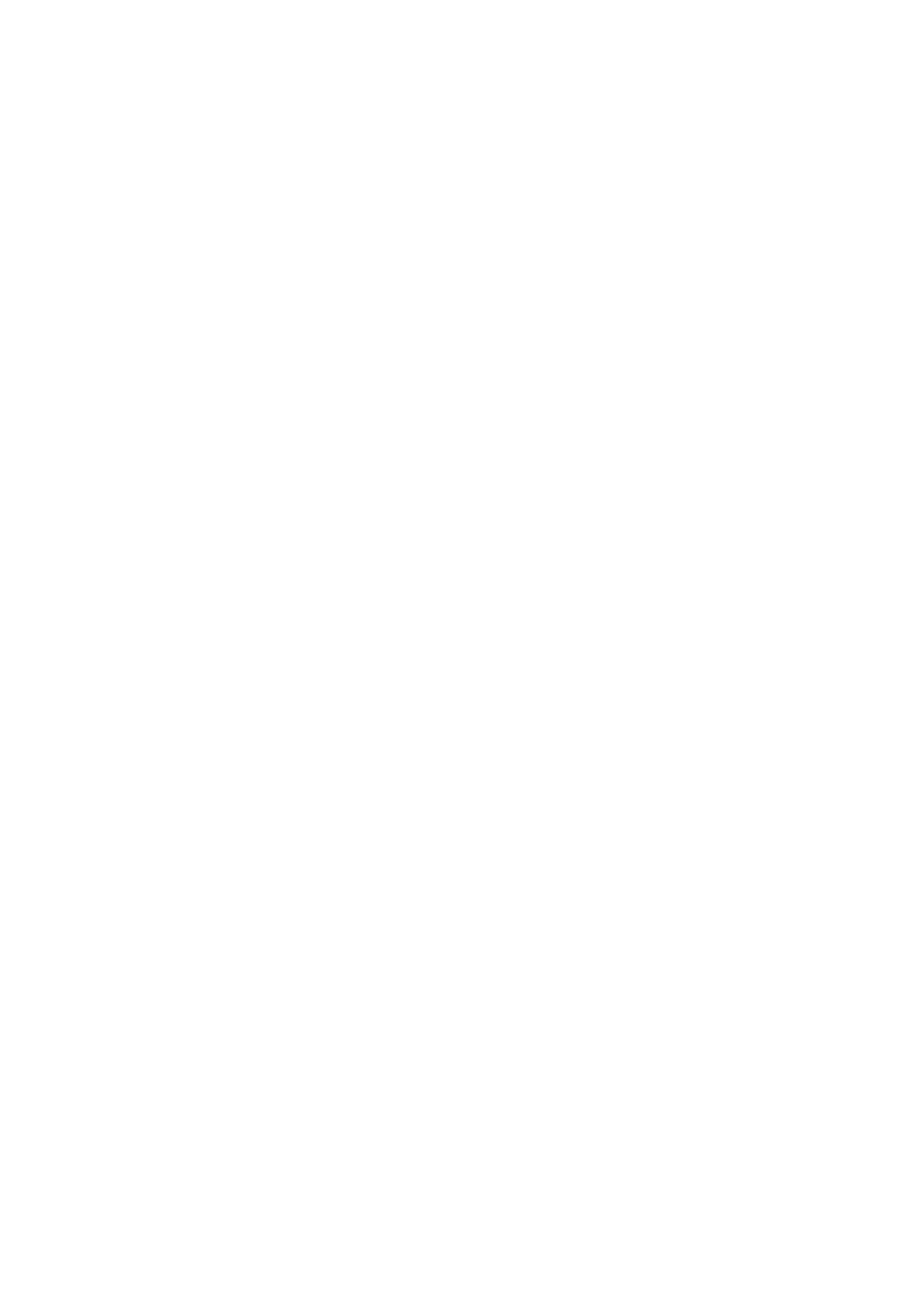### **DUMBARTON TRUST COMMITTEE**

### **WEDNESDAY, 12 SEPTEMBER 2018**

### **AGENDA**

### **1 APOLOGIES**

### **2 DECLARATIONS OF INTEREST**

Members are invited to declare if they have an interest in any of the items of business on this agenda and the reasons for such declarations.

### **3 MINUTES OF PREVIOUS MEETING 5**

Submit, for approval as a correct record the Minutes of Meeting of the Dumbarton Trust Committee held on 9 August 2017.

### **4 OPEN FORUM**

The Committee is asked to note that no open forum questions have been submitted by members of the public.

### **5 AUDITED ANNUAL REPORT AND FINAL ACCOUNTS 7 - 21 FOR YEAR ENDING 31 MARCH 2018**

Submit report by the Strategic Lead – Resources presenting the audited Annual Report and Final Accounts for the year ending 31 March 2018.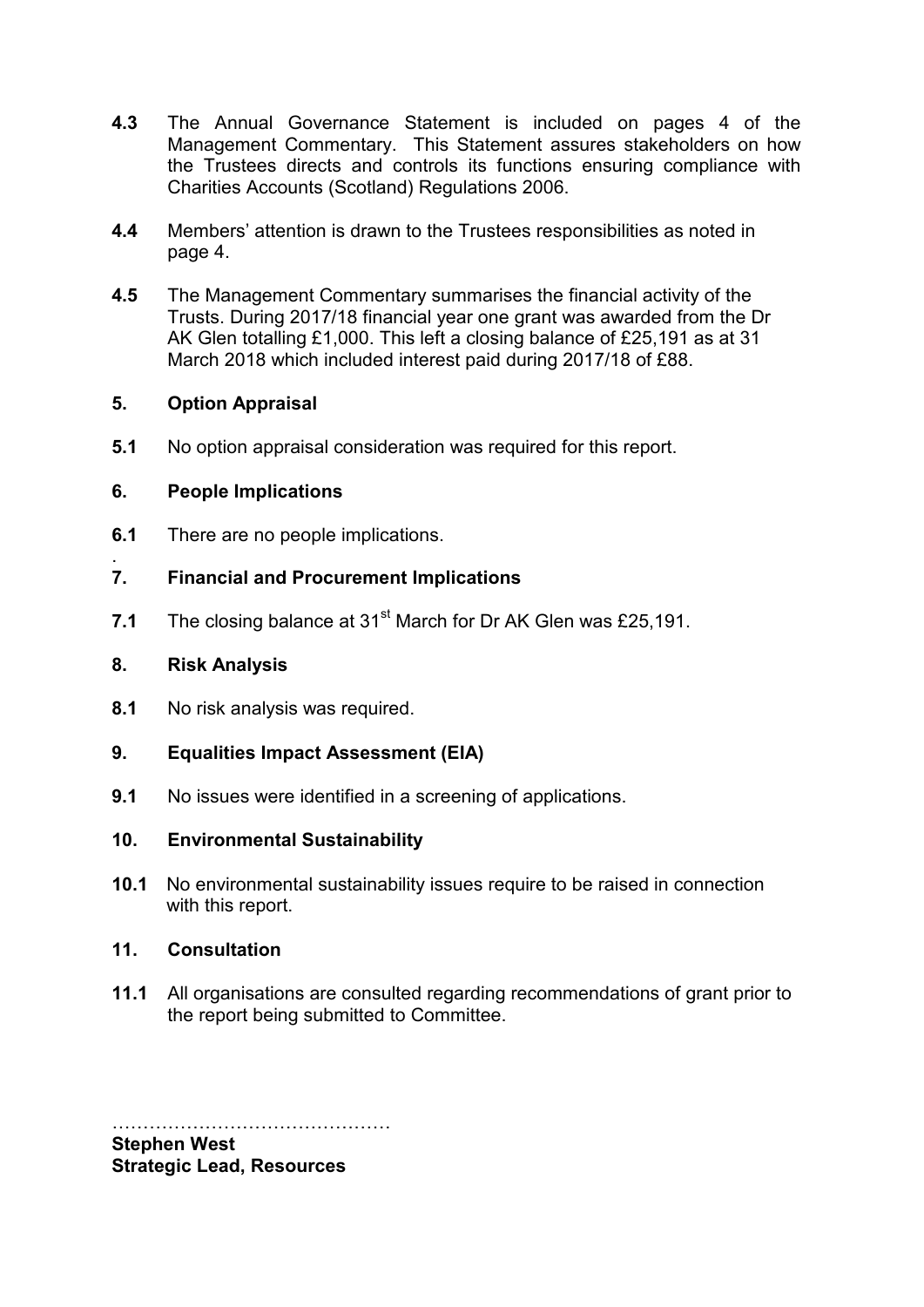### **DUMBARTON TRUST COMMITTEE**

At a Meeting of the Dumbarton Trust Committee held in the Members' Interview Room, Council Offices, Garshake Road, Dumbarton on Wednesday, 9 August 2017 at 9.30 a.m.

- **Present:** Councillors Karen Conaghan, David McBride, Iain McLaren and Brian Walker.
- **Attending:** Jackie Allison, Business Unit Finance Partner and Nuala Quinn-Ross, Committee Officer.

### **DECLARATIONS OF INTEREST**

It was noted that there were no declarations of interest in the item of business on the agenda.

### **APPOINTMENT OF CHAIR**

In terms of the Standing Orders, Councillor McLaren seconded by Councillor Conaghan moved that Councillor Walker be appointed Convener to the Committee, thereafter Councillor Walker assumed the Chair.

### **Councillor Brian Walker in the Chair**

### **GRANT APPLICATIONS**

A report was submitted by the Strategic Lead – Resources providing information on grant applications which had been received and recommending grants to voluntary organisations from the Dr AK Glen Trust Fund.

The Committee agreed:-

- (1) that a grant of £500 be awarded to the Manage Your Pain Group; and
- (2) that a grant of £500 be awarded to the Healthy Heart Lifestyle Club.

The meeting closed at 9.33 a.m.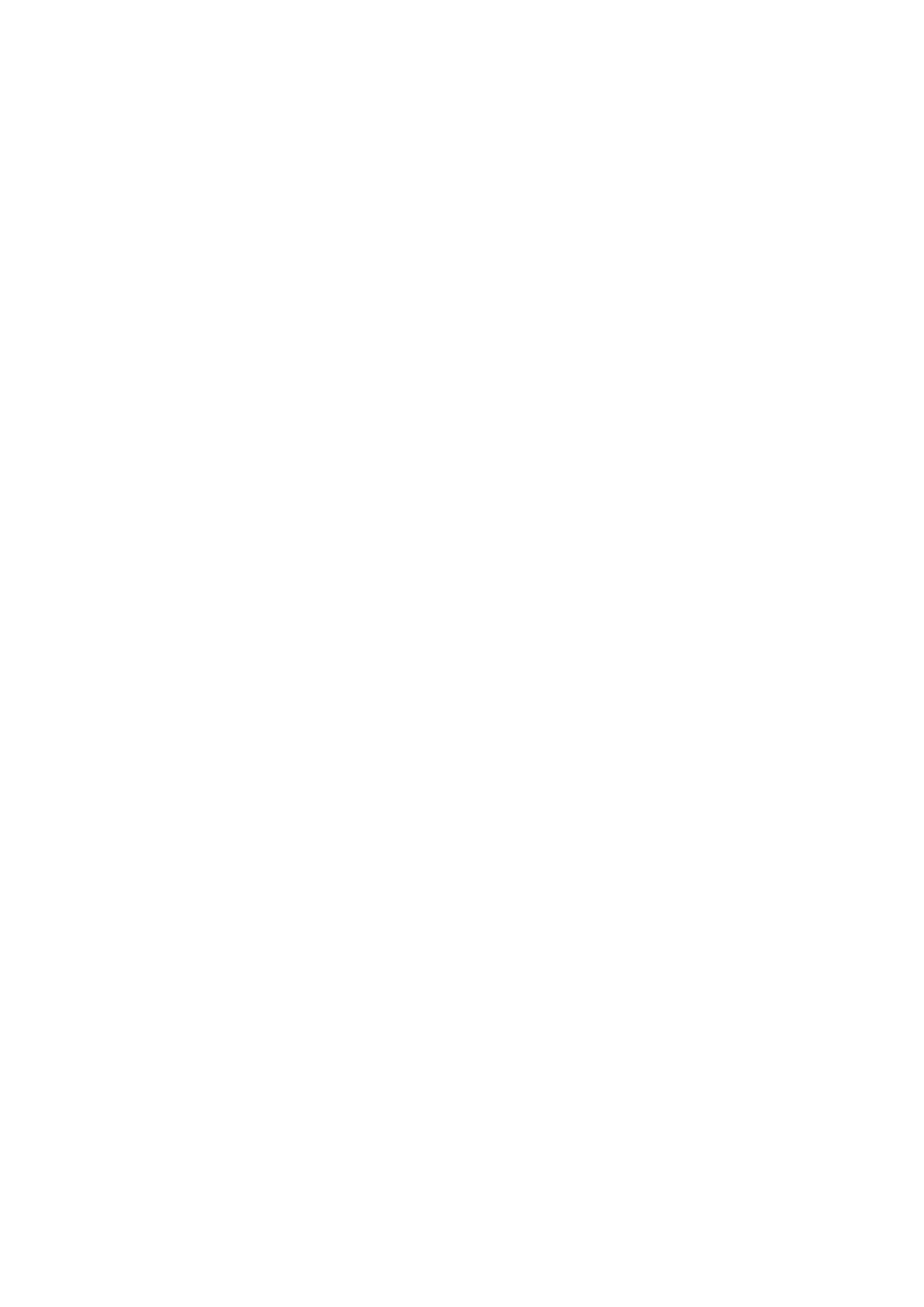### **WEST DUNBARTONSHIRE COUNCIL**

### **Report by Strategic Lead, Resources**

### **Dumbarton Trust Committee: 12 September 2018**

### **Subject: Audited Annual Report and Final Accounts for Year Ending 31 March 2018**

### **1. Purpose**

**1.1** The purpose of this report is to present to Members the audited Annual Report and Final Accounts for the year ending 31 March 2018.

### **2. Recommendations**

- **2.1** Committee are asked to note:
- (a) the contents of the report, the financial activity and the Trust balance as at 31 March 2018; and
- (b) the Audited Annual Report and Financial Statements, together with the External Audit report, will be submitted to Council on 26 September for consideration and approval, where appropriate.

### **3. Background**

- **3.1** As best practice, the audited Annual Report and Accounts should be presented to Committee for inspection. The Accounts attached relate to the year ended 31 March 2018.
- **3.2** The Financial Accounts for all trusts are managed by the Council in a single set of accounts. Within this the details of the annual spend, income and remaining balance of the Dr AK Glen Trust is provided.

### **4. Main Issues**

- **4.1** The audit is now complete on the Trust Fund Accounts and the audited Annual Report and Accounts for year ended 31 March 2018 are appended to this report. These accounts, together with the annual report from the Trusts' external auditors (Audit Scotland) will be reported to Council for consideration and approval, where appropriate, on 26 September2018.
- **4.2** The Management Commentary (pages 1 to 5) consists of an annual report from the Treasurer on matters of interest including financial and nonfinancial performance during the year, details of investments and information detailing the objectives and in year activity of the Trusts.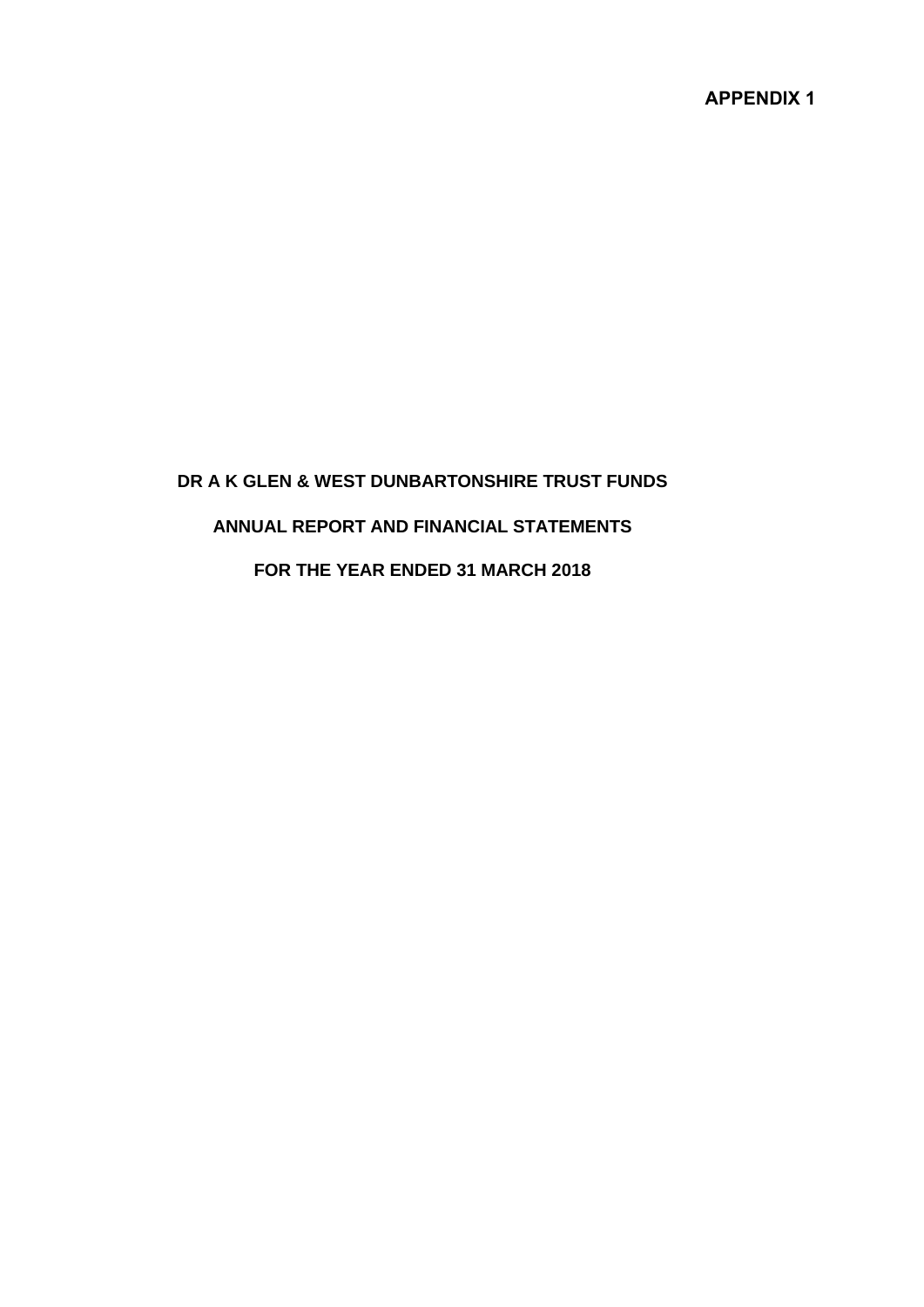- **4.3** The Annual Governance Statement is included on pages 4 of the Management Commentary. This Statement assures stakeholders on how the Trustees directs and controls its functions ensuring compliance with Charities Accounts (Scotland) Regulations 2006.
- **4.4** Members' attention is drawn to the Trustees responsibilities as noted in page 4.
- **4.5** The Management Commentary summarises the financial activity of the Trusts. During 2017/18 financial year one grant was awarded from the Dr AK Glen totalling £1,000. This left a closing balance of £25,191 as at 31 March 2018 which included interest paid during 2017/18 of £88.

### **5. Option Appraisal**

**5.1** No option appraisal consideration was required for this report.

### **6. People Implications**

**6.1** There are no people implications.

### . **7. Financial and Procurement Implications**

**7.1** The closing balance at 31<sup>st</sup> March for Dr AK Glen was £25,191.

### **8. Risk Analysis**

- **8.1** No risk analysis was required.
- **9. Equalities Impact Assessment (EIA)**
- **9.1** No issues were identified in a screening of applications.

### **10. Environmental Sustainability**

**10.1** No environmental sustainability issues require to be raised in connection with this report.

### **11. Consultation**

**11.1** All organisations are consulted regarding recommendations of grant prior to the report being submitted to Committee.

……………………………………… **Stephen West Strategic Lead, Resources**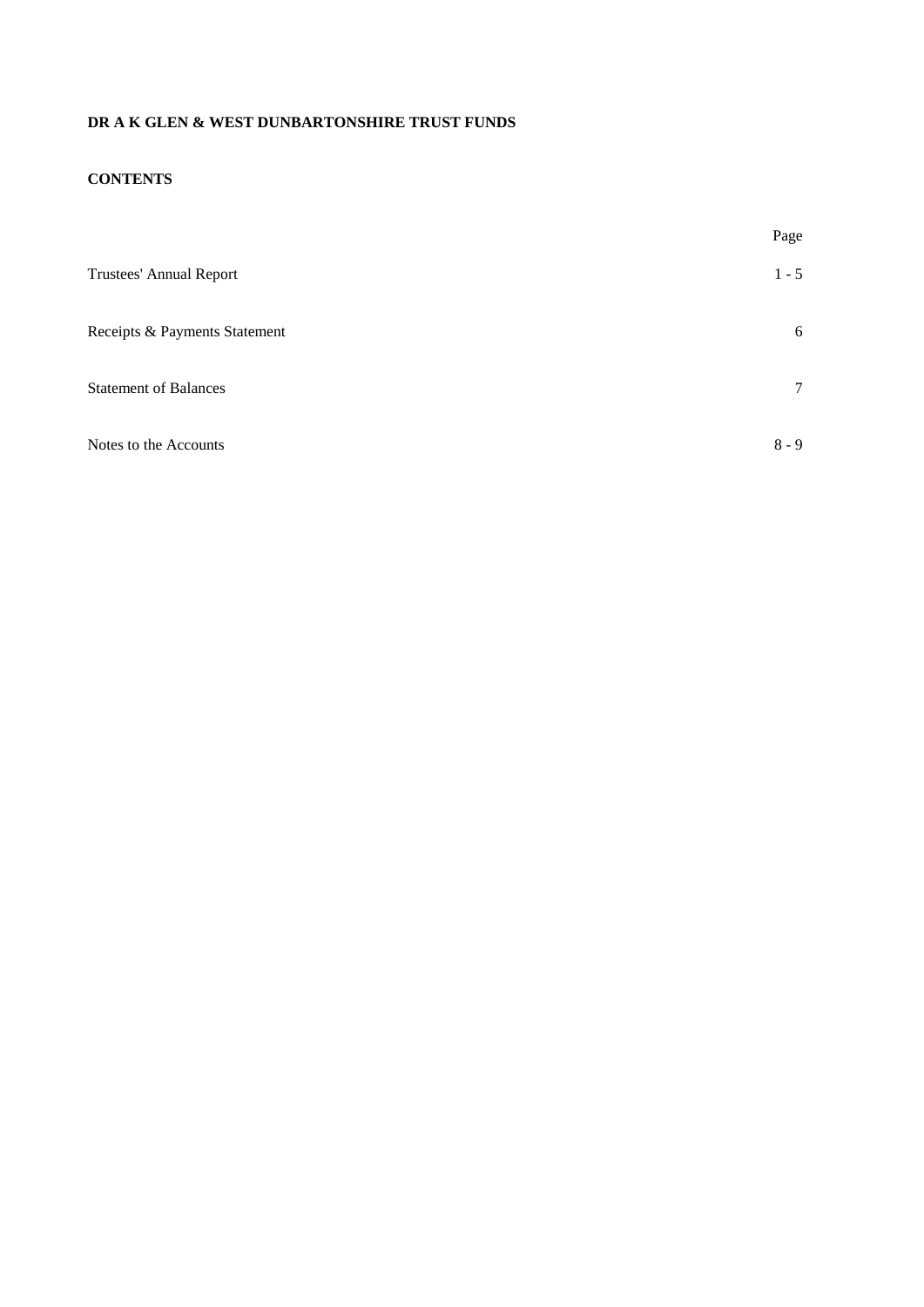| Person(s) to Contact: | Jackie Allison, Finance Business Partner, Corporate<br><b>Functions</b><br>Telephone: (01389) 737322<br>E-mail: Jackie.allison@west-dunbarton.gov.uk |  |
|-----------------------|------------------------------------------------------------------------------------------------------------------------------------------------------|--|
| <b>Appendix:</b>      | Audited Annual Report and Financial Statements to<br>31 March 2018                                                                                   |  |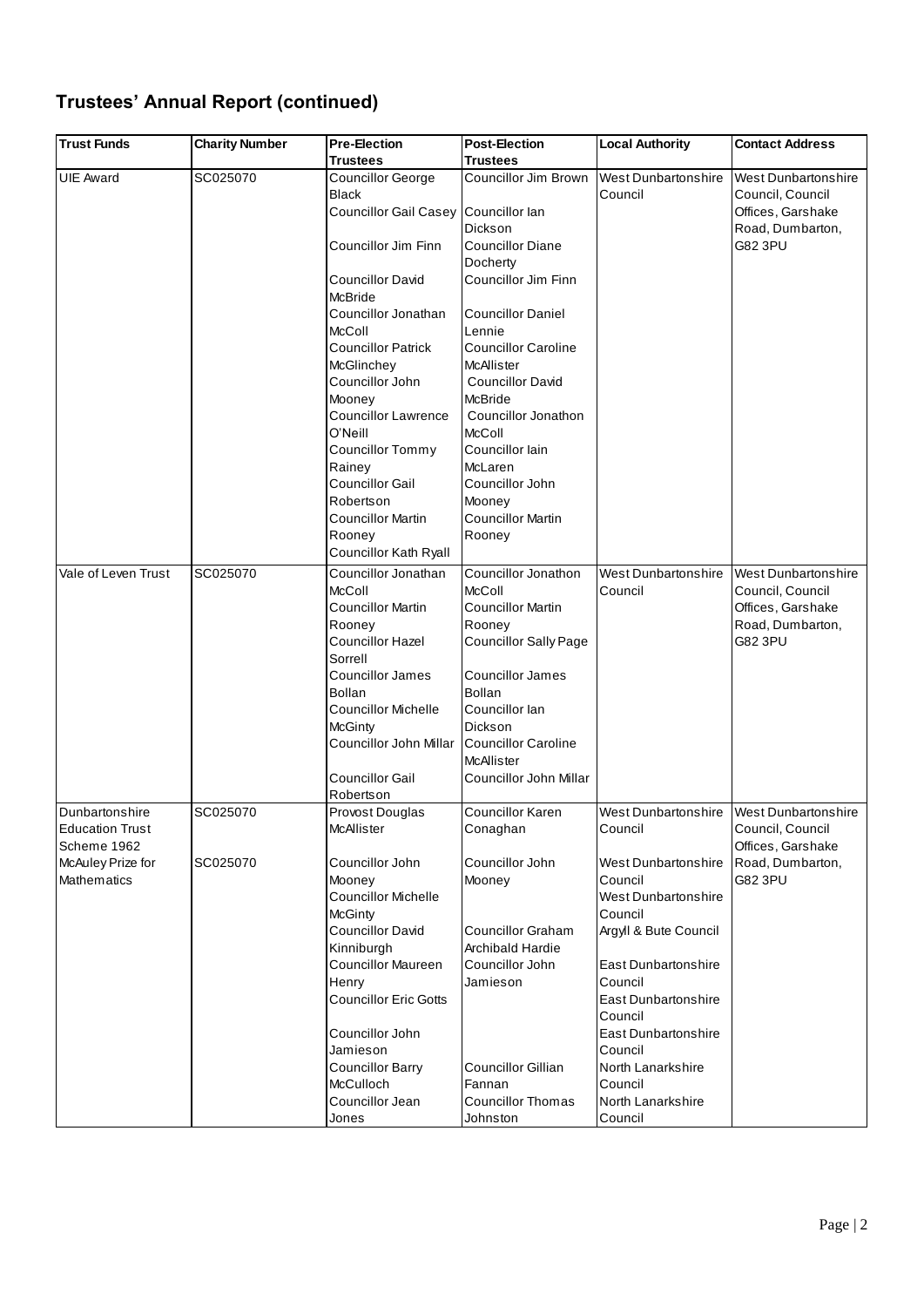## **DR A K GLEN & WEST DUNBARTONSHIRE TRUST FUNDS ANNUAL REPORT AND FINANCIAL STATEMENTS FOR THE YEAR ENDED 31 MARCH 2018**

Page 11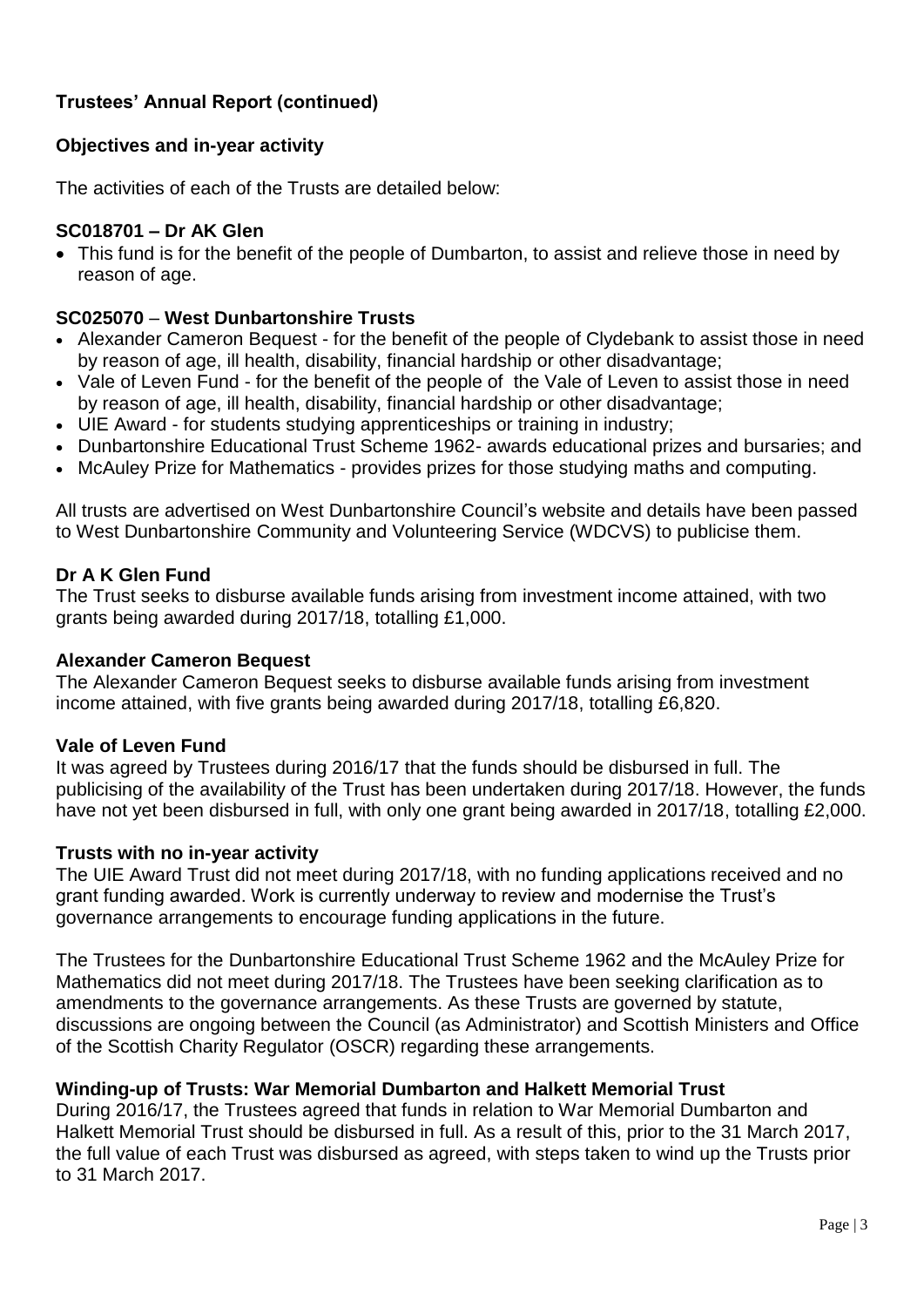### **DR A K GLEN & WEST DUNBARTONSHIRE TRUST FUNDS**

### **CONTENTS**

|                                | Page            |
|--------------------------------|-----------------|
| <b>Trustees' Annual Report</b> | $1 - 5$         |
| Receipts & Payments Statement  | 6               |
| <b>Statement of Balances</b>   | $7\phantom{.0}$ |
| Notes to the Accounts          | $8 - 9$         |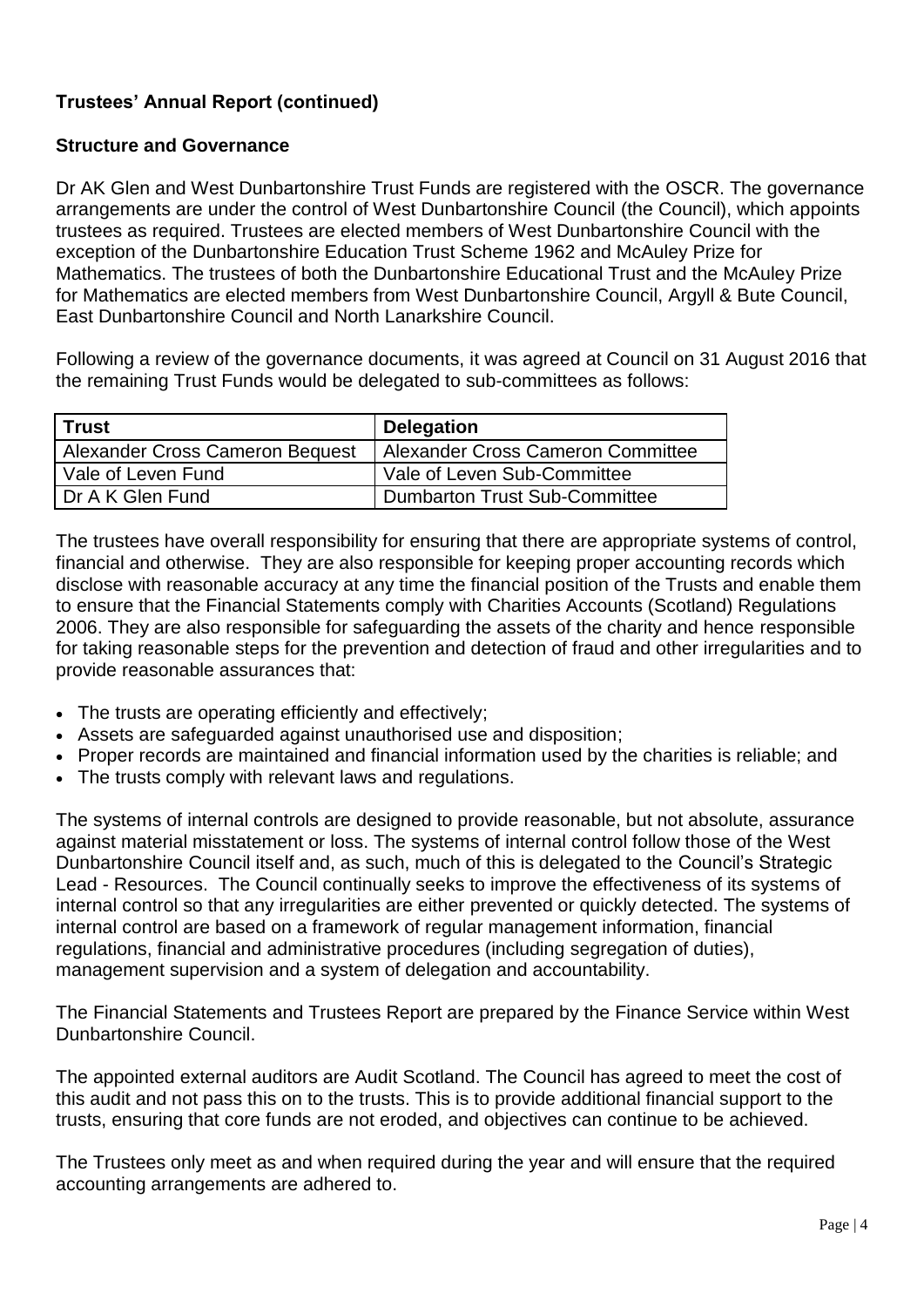### **Trustees' Annual Report**

### **Introduction**

The Trustees present the annual report together with the Financial Statements for the year ended 31 March 2018.

### **Administration Information**

West Dunbartonshire Council is sole Trustee for all Trust Funds with the exception of Dunbartonshire Educational Trust Scheme 1962 and McAuley Prize for Mathematics. The table below identifies the Trustees pre and post-election for 2017/18. The pre-election Trustees were in place as at the start of the year (1 April 2017). However, during 2017/18, following a Local Frust Funds<br>
Trust Funds<br>
Trust Funds<br>
Trust Funds<br>
Trust Funds<br>
Trust Funds<br>
Trustees<br>
Trustees<br>
Trustees<br>
Trustees<br>
Trustees<br>
Trustees<br>
Trustees<br>
Trustees<br>
Trustees<br>
Post-Election<br>
Trustees<br>
Pre-Election<br>
Trustees current Trustees.

| <b>Trust Funds</b> | <b>Charity Number</b> | <b>Pre-Election</b>                       | <b>Post-Election</b>                        | <b>Local Authority</b>     | <b>Contact Address</b>      |
|--------------------|-----------------------|-------------------------------------------|---------------------------------------------|----------------------------|-----------------------------|
|                    |                       | <b>Trustees</b>                           | <b>Trustees</b>                             |                            |                             |
| Alexander Cameron  | SC025070              | Provost Douglas                           | Provost William                             | <b>West Dunbartonshire</b> | <b>West Dunbartonshire</b>  |
| <b>Bequest</b>     |                       | McAllister                                | Hendrie                                     | Council                    | Council, Council            |
|                    |                       | Councillor John                           | <b>Bailie Denis Agnew</b>                   |                            | Offices, Garshake           |
|                    |                       | Mooney                                    |                                             |                            | Road, Dumbarton,            |
|                    |                       | <b>Councillor Lawrence</b><br>O'Neill     | Councillor Jim Brown                        |                            | G82 3PU                     |
|                    |                       |                                           | Councillor Gail Casey Councillor Gail Casey |                            |                             |
|                    |                       |                                           | <b>Councillor Diane</b>                     |                            |                             |
|                    |                       |                                           | Docherty                                    |                            |                             |
|                    |                       |                                           | Councillor Jim Finn                         |                            |                             |
|                    |                       |                                           | <b>Councillor Daniel</b>                    |                            |                             |
|                    |                       |                                           | Lennie                                      |                            |                             |
|                    |                       |                                           | <b>Councillor Douglas</b>                   |                            |                             |
|                    |                       |                                           | <b>McAllister</b>                           |                            |                             |
|                    |                       |                                           | <b>Councillor Marie</b>                     |                            |                             |
|                    |                       |                                           | McNair                                      |                            |                             |
|                    |                       |                                           | Councillor John                             |                            |                             |
|                    |                       |                                           | Mooney                                      |                            |                             |
|                    |                       |                                           | <b>Councillor Lawrence</b>                  |                            |                             |
|                    |                       |                                           | O'Neill                                     |                            |                             |
| Dr AK Glen         | SC018701              | <b>Councillor George</b>                  | <b>Councillor Karen</b>                     | <b>West Dunbartonshire</b> | West Dunbartonshire         |
|                    |                       | <b>Black</b>                              | Conaghan                                    | Council                    | Council, Council            |
|                    |                       | <b>Councillor David</b><br><b>McBride</b> | <b>Councillor David</b><br><b>McBride</b>   |                            | Offices, Garshake           |
|                    |                       | Councillor Tommy                          | Councillor lan                              |                            | Road, Dumbarton,<br>G82 3PU |
|                    |                       |                                           | McLaren                                     |                            |                             |
|                    |                       | Rainey<br>Councillor lan Murray           | <b>Councillor Brian</b>                     |                            |                             |
|                    |                       |                                           | Walker                                      |                            |                             |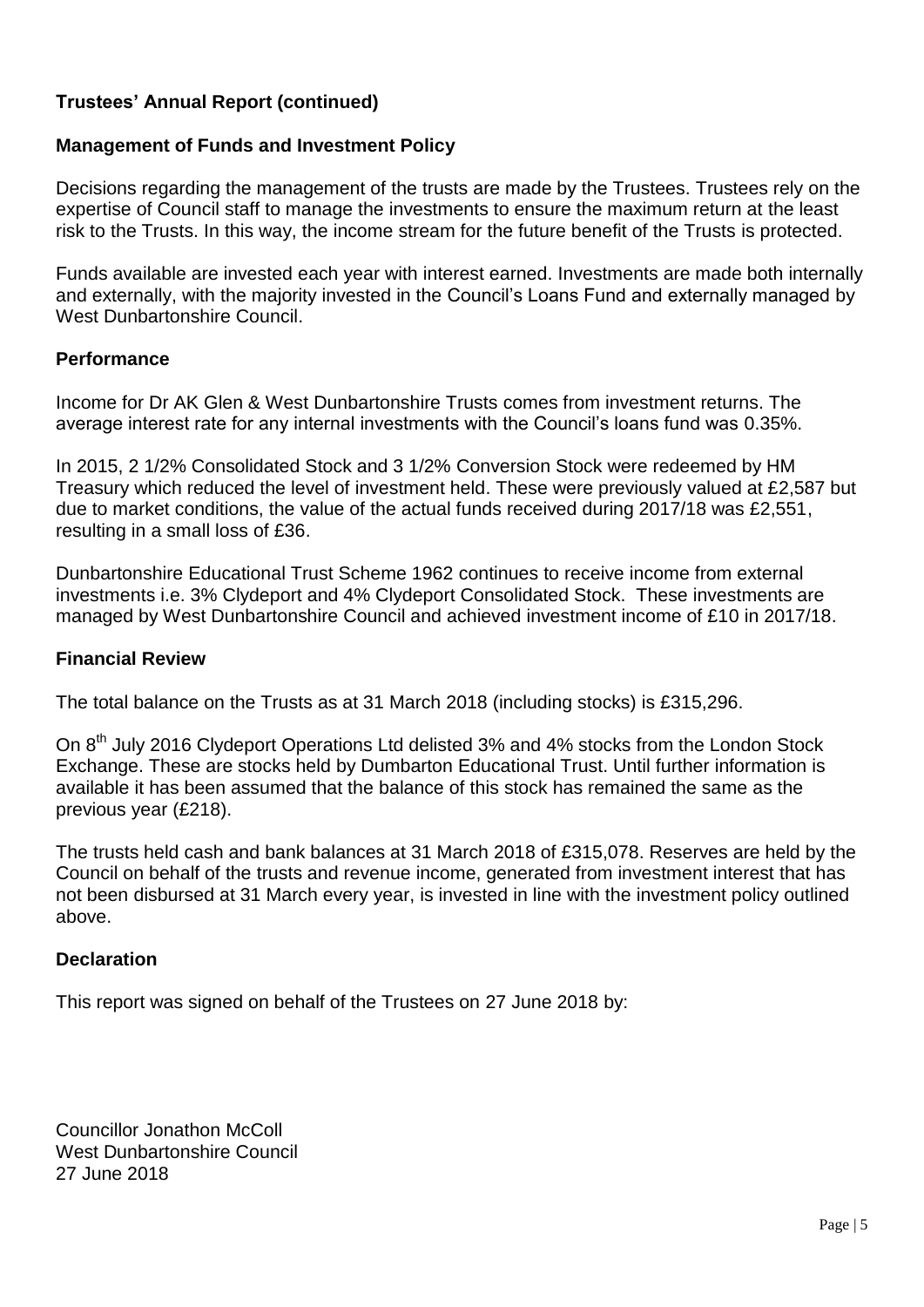#### **Trustees' Annual Report (continued)**<br> **Trust Funds** Charity Number Pre-Election<br>
Trustees **Trustees Post-Election Trustees Local Authority Contact Address** UIE Award SC025070 Councillor George Black Councillor Jim Brown Pre-Election<br>
Trustees<br>
Councillor George<br>
Councillor Gail Casey<br>
Councillor Ian<br>
Councillor Gail Casey<br>
Councillor Ian Dickson Councillor Jim Finn Councillor Diane **Docherty** Councillor David McBride Councillor Jim Finn Councillor Jonathan **McColl** Councillor Daniel Lennie Councillor Patrick **McGlinchey** Councillor Caroline **McAllister** Councillor John **Mooney**  Councillor David **McBride** Councillor Lawrence O'Neill Councillor Jonathon **McColl** Councillor Tommy **Rainev** Councillor Iain McLaren Councillor Gail Robertson Councillor John **Mooney** Councillor Martin Rooney Councillor Martin Rooney Councillor Kath Ryall Robertson<br>
Councillor Martin<br>
Rooney<br>
Vale of Leven Trust<br>
SC025070 Councillor Jonathan<br>
McColl<br>
McColl McColl Councillor Jonathon McColl Councillor Martin Rooney Councillor Martin Rooney Councillor Hazel Sorrell Councillor Sally Page Councillor James Bollan Councillor James Bollan Councillor Michelle **McGinty** Councillor Ian Dickson Councillor John Millar Councillor Caroline **McAllister** Councillor Gail **Robertson** Councillor John Millar **Dunbartonshire** Education Trust Scheme 1962 SC025070 Provost Douglas **McAllister** Councillor Karen Conaghan West Dunbartonshire Council McAuley Prize for **Mathematics** SC025070 Councillor John Mooney Councillor John Mooney West Dunbartonshire Council Councillor Michelle **McGinty** West Dunbartonshire Council Councillor David Kinniburgh Councillor Graham Archibald Hardie Argyll & Bute Council Councillor Maureen **Henry** Councillor John Jamieson East Dunbartonshire Council Councillor Eric Gotts **East Dunbartonshire** Council Councillor John Jamieson East Dunbartonshire Council Councillor Barry **McCulloch** Councillor Gillian Fannan North Lanarkshire Council Councillor Jean Jones Councillor Thomas **Johnston** North Lanarkshire Council West Dunbartonshire Council West Dunbartonshire Council, Council Offices, Garshake Road, Dumbarton, G82 3PU West Dunbartonshire Council, Council Offices, Garshake Road, Dumbarton, G82 3PU West Dunbartonshire Council, Council Offices, Garshake Road, Dumbarton, G82 3PU West Dunbartonshire Council

### **Trustees' Annual Report (continued)**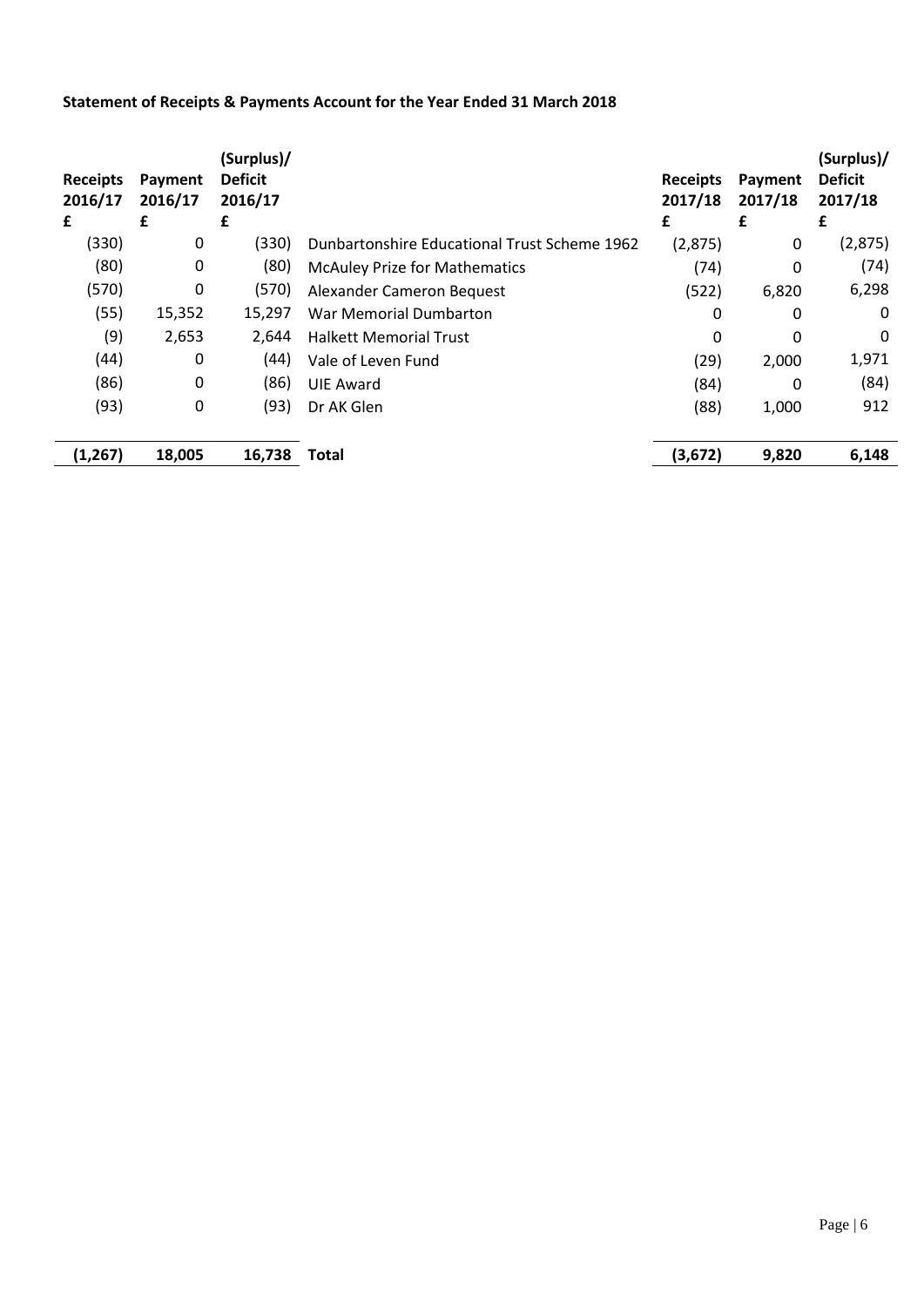### **Trustees' Annual Report (continued)**

### **Objectives and in-year activity**

The activities of each of the Trusts are detailed below:

### **SC018701 – Dr AK Glen**

• This fund is for the benefit of the people of Dumbarton, to assist and relieve those in need by reason of age.

### **SC025070** – **West Dunbartonshire Trusts**

- Alexander Cameron Bequest for the benefit of the people of Clydebank to assist those in need by reason of age, ill health, disability, financial hardship or other disadvantage;
- Vale of Leven Fund for the benefit of the people of the Vale of Leven to assist those in need by reason of age, ill health, disability, financial hardship or other disadvantage;
- UIE Award for students studying apprenticeships or training in industry;
- Dunbartonshire Educational Trust Scheme 1962- awards educational prizes and bursaries; and
- McAuley Prize for Mathematics provides prizes for those studying maths and computing.

All trusts are advertised on West Dunbartonshire Council's website and details have been passed to West Dunbartonshire Community and Volunteering Service (WDCVS) to publicise them.

### **Dr A K Glen Fund**

The Trust seeks to disburse available funds arising from investment income attained, with two grants being awarded during 2017/18, totalling £1,000.

### **Alexander Cameron Bequest**

The Alexander Cameron Bequest seeks to disburse available funds arising from investment income attained, with five grants being awarded during 2017/18, totalling £6,820.

### **Vale of Leven Fund**

It was agreed by Trustees during 2016/17 that the funds should be disbursed in full. The publicising of the availability of the Trust has been undertaken during 2017/18. However, the funds have not yet been disbursed in full, with only one grant being awarded in 2017/18, totalling £2,000.

### **Trusts with no in-year activity**

The UIE Award Trust did not meet during 2017/18, with no funding applications received and no grant funding awarded. Work is currently underway to review and modernise the Trust's governance arrangements to encourage funding applications in the future.

The Trustees for the Dunbartonshire Educational Trust Scheme 1962 and the McAuley Prize for Mathematics did not meet during 2017/18. The Trustees have been seeking clarification as to amendments to the governance arrangements. As these Trusts are governed by statute, discussions are ongoing between the Council (as Administrator) and Scottish Ministers and Office of the Scottish Charity Regulator (OSCR) regarding these arrangements.

### **Winding-up of Trusts: War Memorial Dumbarton and Halkett Memorial Trust**

During 2016/17, the Trustees agreed that funds in relation to War Memorial Dumbarton and Halkett Memorial Trust should be disbursed in full. As a result of this, prior to the 31 March 2017, the full value of each Trust was disbursed as agreed, with steps taken to wind up the Trusts prior to 31 March 2017.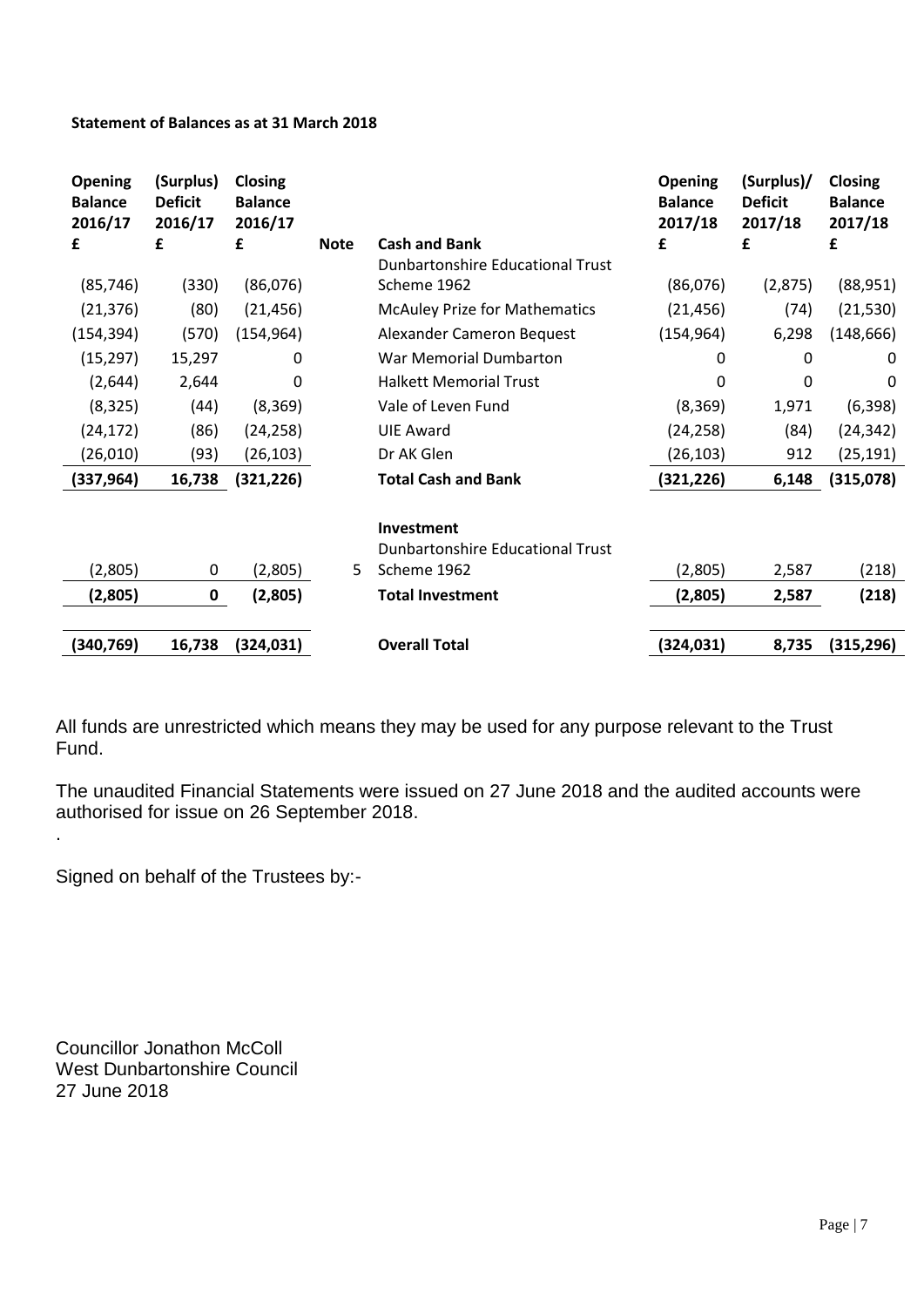### **Trustees' Annual Report (continued)**

### **Structure and Governance**

Dr AK Glen and West Dunbartonshire Trust Funds are registered with the OSCR. The governance arrangements are under the control of West Dunbartonshire Council (the Council), which appoints trustees as required. Trustees are elected members of West Dunbartonshire Council with the exception of the Dunbartonshire Education Trust Scheme 1962 and McAuley Prize for Mathematics. The trustees of both the Dunbartonshire Educational Trust and the McAuley Prize for Mathematics are elected members from West Dunbartonshire Council, Argyll & Bute Council, East Dunbartonshire Council and North Lanarkshire Council.

Following a review of the governance documents, it was agreed at Council on 31 August 2016 that the remaining Trust Funds would be delegated to sub-committees as follows:

| <b>Trust</b>                    | Delegation                        |
|---------------------------------|-----------------------------------|
| Alexander Cross Cameron Bequest | Alexander Cross Cameron Committee |
| Vale of Leven Fund              | Vale of Leven Sub-Committee       |
| Dr A K Glen Fund                | Dumbarton Trust Sub-Committee     |

The trustees have overall responsibility for ensuring that there are appropriate systems of control, financial and otherwise. They are also responsible for keeping proper accounting records which disclose with reasonable accuracy at any time the financial position of the Trusts and enable them to ensure that the Financial Statements comply with Charities Accounts (Scotland) Regulations 2006. They are also responsible for safeguarding the assets of the charity and hence responsible for taking reasonable steps for the prevention and detection of fraud and other irregularities and to provide reasonable assurances that:

- The trusts are operating efficiently and effectively;
- Assets are safeguarded against unauthorised use and disposition;
- Proper records are maintained and financial information used by the charities is reliable; and
- The trusts comply with relevant laws and regulations.

The systems of internal controls are designed to provide reasonable, but not absolute, assurance against material misstatement or loss. The systems of internal control follow those of the West Dunbartonshire Council itself and, as such, much of this is delegated to the Council's Strategic Lead - Resources. The Council continually seeks to improve the effectiveness of its systems of internal control so that any irregularities are either prevented or quickly detected. The systems of internal control are based on a framework of regular management information, financial regulations, financial and administrative procedures (including segregation of duties), management supervision and a system of delegation and accountability.

The Financial Statements and Trustees Report are prepared by the Finance Service within West Dunbartonshire Council.

The appointed external auditors are Audit Scotland. The Council has agreed to meet the cost of this audit and not pass this on to the trusts. This is to provide additional financial support to the trusts, ensuring that core funds are not eroded, and objectives can continue to be achieved.

The Trustees only meet as and when required during the year and will ensure that the required accounting arrangements are adhered to.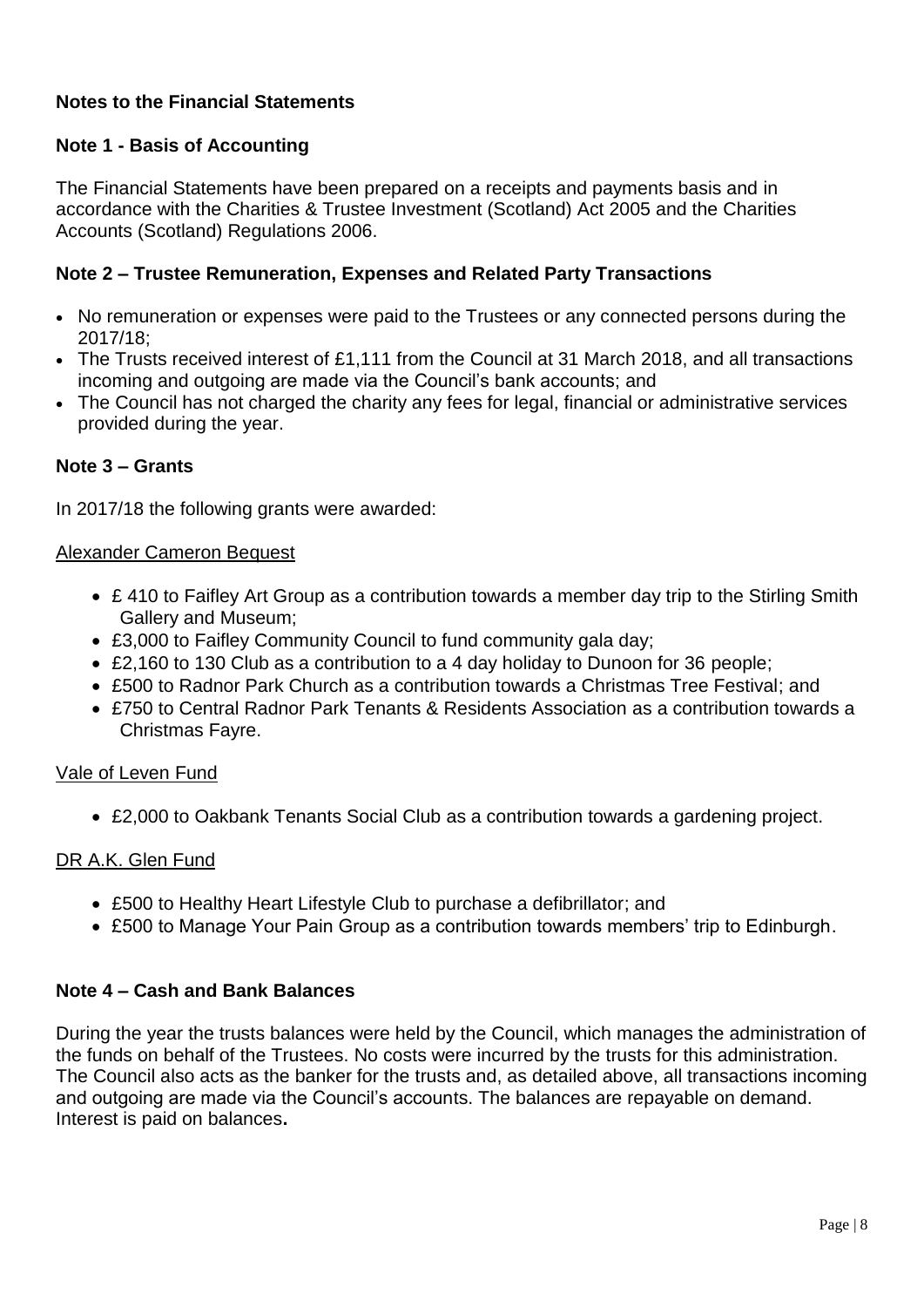### **Trustees' Annual Report (continued)**

### **Management of Funds and Investment Policy**

Decisions regarding the management of the trusts are made by the Trustees. Trustees rely on the expertise of Council staff to manage the investments to ensure the maximum return at the least risk to the Trusts. In this way, the income stream for the future benefit of the Trusts is protected.

Funds available are invested each year with interest earned. Investments are made both internally and externally, with the majority invested in the Council's Loans Fund and externally managed by West Dunbartonshire Council.

### **Performance**

Income for Dr AK Glen & West Dunbartonshire Trusts comes from investment returns. The average interest rate for any internal investments with the Council's loans fund was 0.35%.

In 2015, 2 1/2% Consolidated Stock and 3 1/2% Conversion Stock were redeemed by HM Treasury which reduced the level of investment held. These were previously valued at £2,587 but due to market conditions, the value of the actual funds received during 2017/18 was £2,551, resulting in a small loss of £36.

Dunbartonshire Educational Trust Scheme 1962 continues to receive income from external investments i.e. 3% Clydeport and 4% Clydeport Consolidated Stock. These investments are managed by West Dunbartonshire Council and achieved investment income of £10 in 2017/18.

### **Financial Review**

The total balance on the Trusts as at 31 March 2018 (including stocks) is £315,296.

On 8<sup>th</sup> July 2016 Clydeport Operations Ltd delisted 3% and 4% stocks from the London Stock Exchange. These are stocks held by Dumbarton Educational Trust. Until further information is available it has been assumed that the balance of this stock has remained the same as the previous year (£218).

The trusts held cash and bank balances at 31 March 2018 of £315,078. Reserves are held by the Council on behalf of the trusts and revenue income, generated from investment interest that has not been disbursed at 31 March every year, is invested in line with the investment policy outlined above.

### **Declaration**

This report was signed on behalf of the Trustees on 27 June 2018 by:

Councillor Jonathon McColl West Dunbartonshire Council 27 June 2018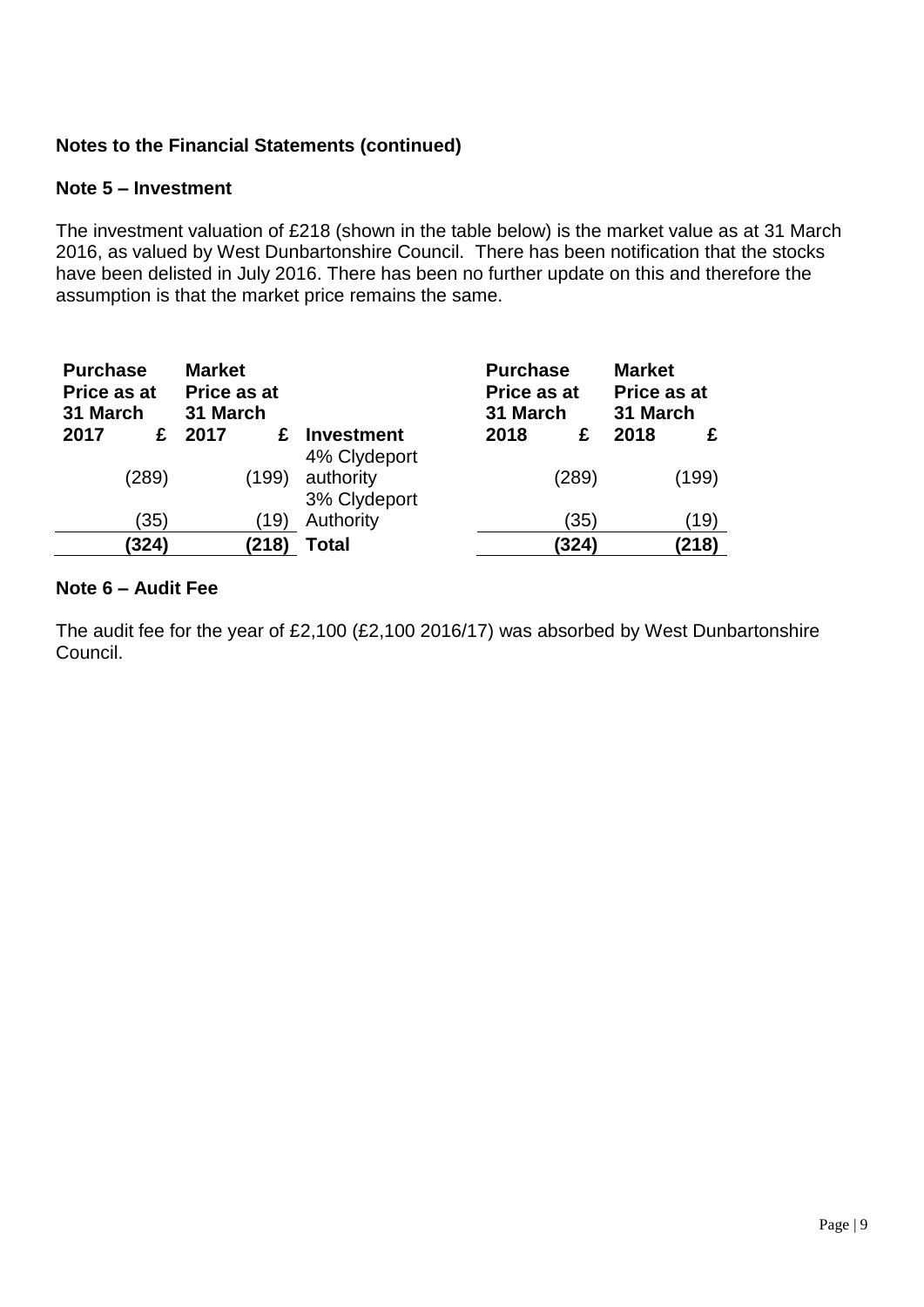### **Statement of Receipts & Payments Account for the Year Ended 31 March 2018**

| <b>Receipts</b><br>2016/17 | Payment<br>2016/17 | (Surplus)/<br><b>Deficit</b><br>2016/17 |                                              | <b>Receipts</b><br>2017/18 | Payment<br>2017/18 | (Surplus)/<br><b>Deficit</b><br>2017/18 |
|----------------------------|--------------------|-----------------------------------------|----------------------------------------------|----------------------------|--------------------|-----------------------------------------|
| £                          | £                  | £                                       |                                              | £                          | £                  | £                                       |
| (330)                      | 0                  | (330)                                   | Dunbartonshire Educational Trust Scheme 1962 | (2,875)                    | 0                  | (2,875)                                 |
| (80)                       | 0                  | (80)                                    | <b>McAuley Prize for Mathematics</b>         | (74)                       | 0                  | (74)                                    |
| (570)                      | 0                  | (570)                                   | Alexander Cameron Bequest                    | (522)                      | 6,820              | 6,298                                   |
| (55)                       | 15,352             | 15,297                                  | War Memorial Dumbarton                       | 0                          | 0                  | 0                                       |
| (9)                        | 2,653              | 2,644                                   | <b>Halkett Memorial Trust</b>                | 0                          | 0                  | 0                                       |
| (44)                       | 0                  | (44)                                    | Vale of Leven Fund                           | (29)                       | 2,000              | 1,971                                   |
| (86)                       | 0                  | (86)                                    | <b>UIE Award</b>                             | (84)                       | 0                  | (84)                                    |
| (93)                       | 0                  | (93)                                    | Dr AK Glen                                   | (88)                       | 1,000              | 912                                     |
| (1, 267)                   | 18,005             | 16,738                                  | Total                                        | (3,672)                    | 9,820              | 6,148                                   |